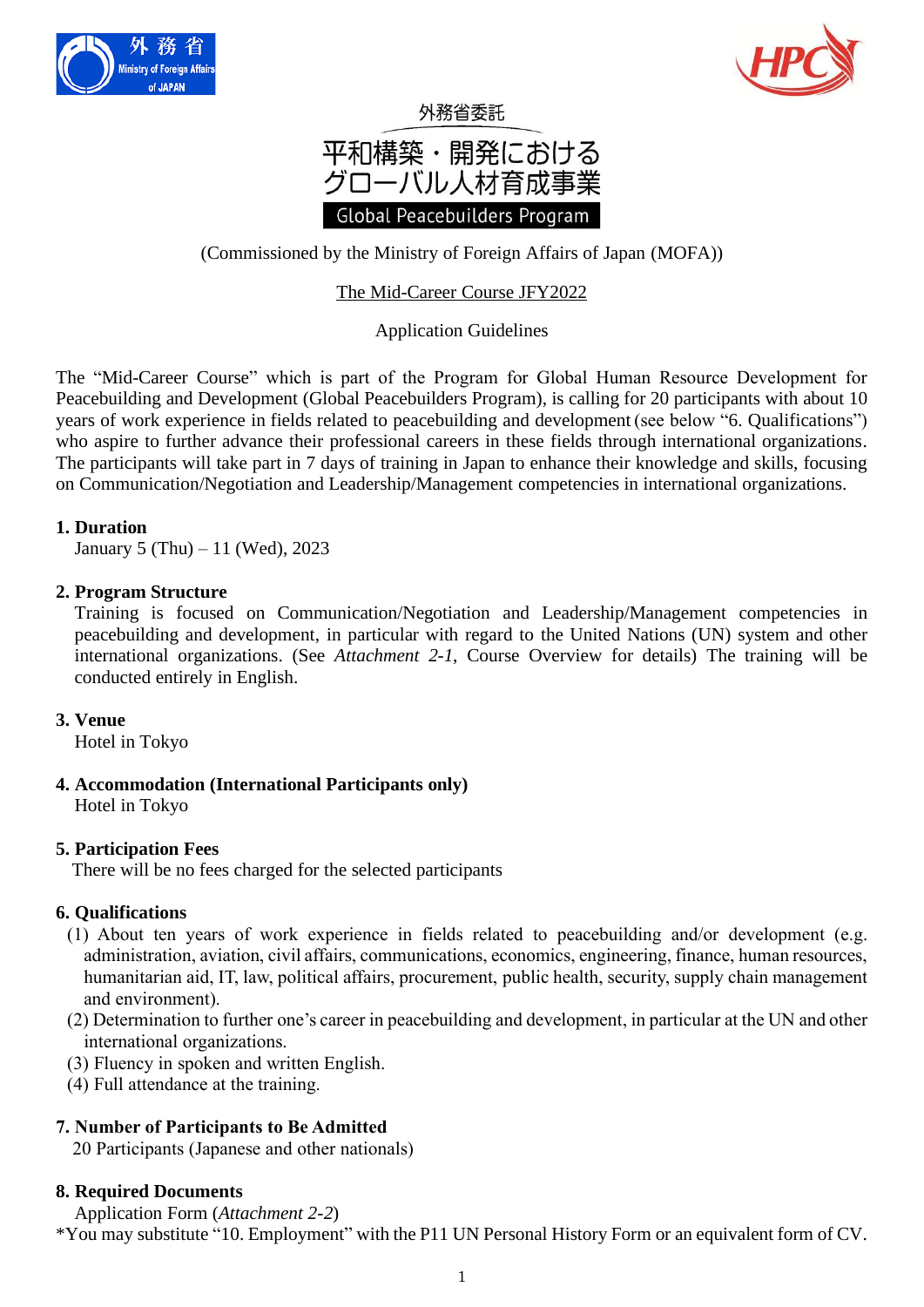## **9. Submission of the Application**

Send the completed application form by e-mail to: **[application@peacebuilders.jp](mailto:application@peacebuilders.jp)**

### **10. Application Deadline**

October 7 (Fri.), 2022 (9:00 AM Japan Time)

### **11. Selection Process**

Your application will be evaluated and considered in terms of 1) experience and skills in the relevant fields, and 2) the potential for career advancement in peacebuilding and development. The applicants will be notified by email by early November, regardless of the results.

### **12. General Inquiries on the Contents of the Program**

Hiroshima Peacebuilders Center (HPC)

Knowledge Square 1st Floor, 1-1-61, Higashisendamachi, Naka-ku, Hiroshima, 730-0053 JAPAN TEL: +81-(0)82-909-2631 / FAX: +81-(0)82-553-0910

Email: [hpc@peacebuilders.jp](file:///C:/Users/AppData/Local/Packages/microsoft.windowscommunicationsapps_8wekyb3d8bbwe/LocalState/Files/S0/30175/Library/Containers/com.apple.mail/Data/Library/AppData/Local/Packages/Microsoft.Office.Desktop_8wekyb3d8bbwe/AC/AppData/Local/Packages/Microsoft.Office.Desktop_8wekyb3d8bbwe/AC/AppData/Local/Packages/Microsoft.Office.Desktop_8wekyb3d8bbwe/AC/AppData/Local/Packages/Microsoft.Office.Desktop_8wekyb3d8bbwe/AC/AppData/Local/Packages/microsoft.windowscommunicationsapps_8wekyb3d8bbwe/LocalState/Files/AppData/Local/Packages/Microsoft.Office.Desktop_8wekyb3d8bbwe/b14228/AppData/Local/Microsoft/Windows/Temporary%20Internet%20Files/Content.Outlook/AppData/Local/Packages/Microsoft.Office.Desktop_8wekyb3d8bbwe/AC/INetCache/AppData/Local/AppData/Local/Microsoft/Windows/INetCache/Content.Outlook/AppData/Local/Microsoft/Windows/INetCache/Content.Outlook/AppData/Local/AppData/Local/Microsoft/Windows/INetCache/Content.Outlook/AppData/Local/Microsoft/Windows/INetCache/Content.Outlook/AppData/Local/Microsoft/Windows/INetCache/Content.Outlook/K7DYE3NL/hpc@peacebuilders.jp) **(Inquiries)**

[application@peacebuilders.jp](mailto:application@peacebuilders.jp) **(Submission of documents)**

Website: <https://eng.peacebuilderscenter.jp/>

### **13. Obligations of the Participants**

- (1) Participants are expected to engage in the program with utmost diligence.
- (2) Participants are expected to submit a final report and provide input towards improving the program.
- (3) Participants are expected to reply to follow-up inquiries made regularly by MOFA about their latest status after completion of the program.

#### **14. Post-Program Support**

Participants are expected to engage in and cooperate with alumni networking.

## **15. Important notes with regard to COVID-19**

#### **(1) Coordination for selected participants entering Japan for participation in the Course**

HPC will assist selected participants in entering Japan according to the Japanese government's policies in response to COVID-19(under the Japanese government's current border control measures, those entering or returning to Japan are required to quarantine at home/accommodations for up to 7 days, depending on the situation of COVID-19 infection in their countries of residence/departure and their statuses of vaccination against COIVD-19).

#### **(2) Prevention Measures Against COVID-19 in the Administration of the Course**

Depending on the coronavirus situation in the future, appropriate measures against the virus will be conducted, as far as possible, during the implementation of the course. The contents and schedule may also change due to the prevailing situation. (Additional information regarding the course may be released before the deadline of the applications. In order to ensure access to this information, please sign up to the HPC newsletter in advance. \*HPC Newsletter: [https://eng.peacebuilderscenter.jp/contact/email-newsletter/\)](https://eng.peacebuilderscenter.jp/contact/email-newsletter/)

- (a) Modalities of participation in the Course if a participant cannot attend the training physically due to unavoidable circumstances, HPC will endeavor to enable participation by other means, e.g. virtual participation. Access to the Course by the participants who do not feel well may be limited.
- (b) Environment of the venue HPC endeavors to avoid the "3 Cs" (Closed spaces, Crowded places, Closecontact settings), and to maintain the environment of the venue based on the "New Lifestyle" guidelines. (Please see: <https://www.mhlw.go.jp/content/10900000/000619576.pdf> )
- (c) Request for cooperation to prevent future infections, HPC requests participants to take appropriate infection control measures such as hand washing and by following 'cough etiquette.' (Please see: [https://corona.go.jp/prevention/pdf/en.kansen.pdf\)](https://corona.go.jp/prevention/pdf/en.kansen.pdf)

#### **16. Notes**

(1) The information in the required documents for the application will be used only for the selection and admission of participants to the program. Please note that photos taken during the course of the program